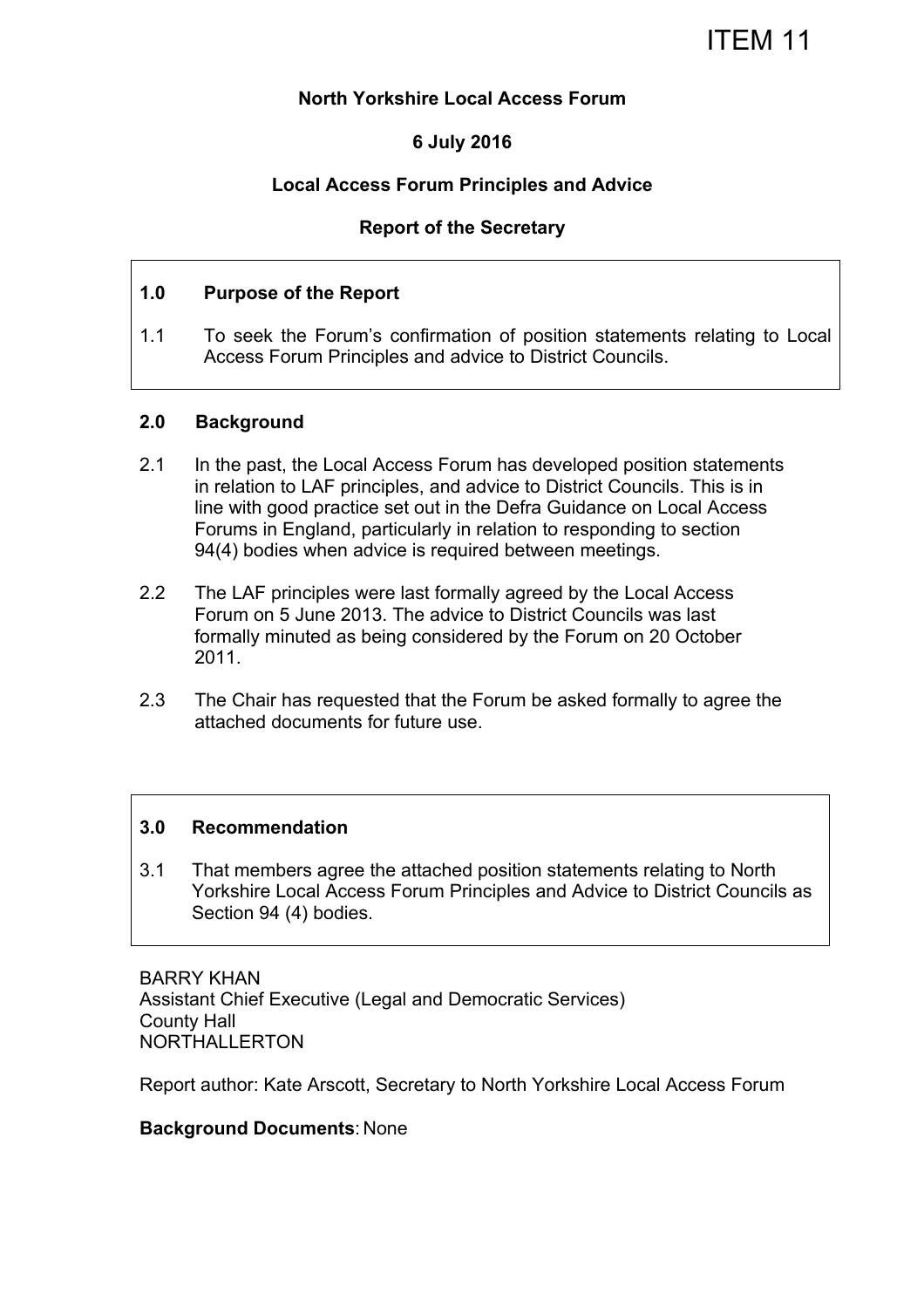# **NORTH YORKSHIRE LOCAL ACCESS FORUM**

Local Access Forums perform a statutory function and all section 94(4) bodies are required under section 94(5) of the CROW Act 2000 to 'have regard in carrying out their functions to any relevant advice given to them' by a Forum. Reflecting the directives given to forums, the North Yorkshire LAF has drawn up a set of principles which now underpin their work and advice.

- Any new access should be at the highest rights practicable
- All rights of way should be maintained to the standard required and, where needed, upgraded physically and legally to a higher standard
- The Forum will work to see rights of way developed to redress the fragmentation of the network, connect communities and improve links to places of demand
- The Forum will work to develop more access opportunities to include the widest possible range of users, especially families, children, minority groups and the less able
- The Forum seeks the establishment of an annual budget to fund the fulfilling of the Rights of Way Improvement Plan (RoWIP)
- Whilst the creation of all access is welcome, the Forum stresses that permissive (temporary) access does not equate with the public benefit of definitive (permanent) access
- The Forum wishes to raise awareness of how different users can enjoy responsible sharing of routes where appropriate, whilst supporting challenges to illegal use
- The Forum recognises the establishment and challenges of new initiatives such as coastal access, access to water, access to woodland and the dedication of land for public access

The above may be summarised simply as:

**The Forum seeks to maximise every opportunity for improved access, providing safer non-motorised journeys for the widest range of users practicable**.

The Forum welcomes consultation from all section 94(4) bodies or others who feel they might benefit from discussion with them. For further information please contact the chair through the Secretary to the Forum, Kate Arscott: kate.arscott@northyorks.gov.uk 01609 532834